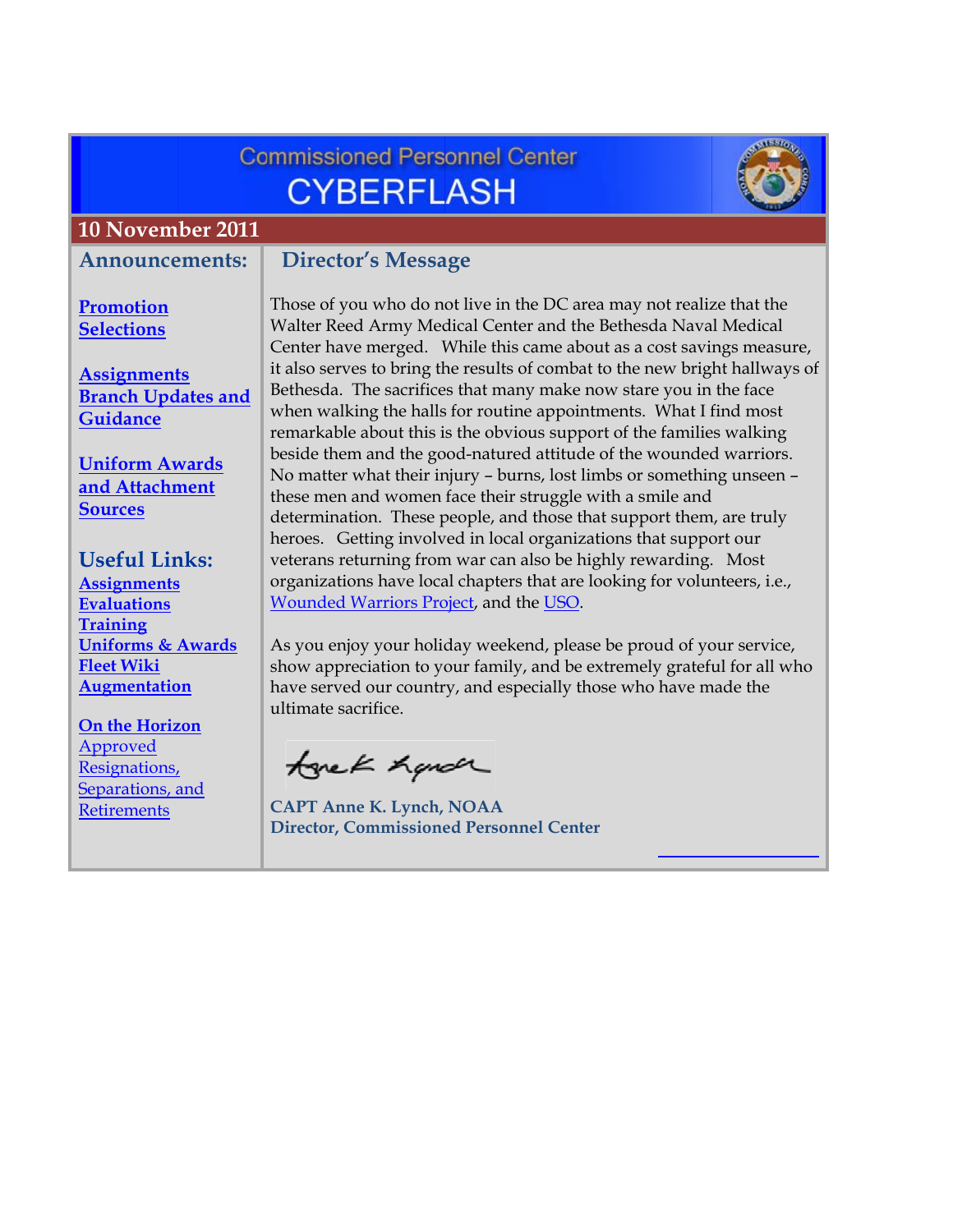## <span id="page-1-0"></span>**Selected for Promotion**

Congratulations to the following officers who have been selected for promotion to the rank of Lieutenant!

### TO BE LIEUTENANT:

Benjamin M. Lacour Andrew R. Colegrove Anna-Elizabeth B. Villard-Howe Jeffrey G. Pereira Colin T. Kliewer Paul M. Chamberlain Kyle A. Byers Andrew J. Ostapenko Laura T. Gallant Gregory R. Schweitzer Megan R. Guberski Nathan E. Witherly Christine L. Schultz Claire V. Surrey-Marsden Ronald L. Moyers, Jr. Brian D. Prestcott

### [Return to top of Page](#page-0-0)

# **Assignment Branch – Updates and Guidance**

Liaison and Technical Liaison Officers have been updated on the assignments webpage. Officers within 18 months of rotation to their next assignment should be reviewing available billets and contacting liaison officers regarding billets of interest, and capabilities for particular assignments.

**Reminder:** Permanent Change of Station (PCS) and Permanent Change of Assignment (PCA) orders MUST be endorsed and sent to CPC as well as payroll. Endorsed orders can be faxed to payroll at 785-339-3773 and endorsed orders can be faxed to CPC at 301-713-2039. Your PCS Travel Voucher with original signature and receipts must be mailed to CPC for travel reimbursement and updating of OPF and assignments database at:

> Commissioned Personnel Center Office of Personnel Management 8403 Colesville Rd. Suite 500 Silver Spring, MD 20910

Submitting endorsed orders in a timely manner ensures the billet list and bar graph are up to date, minimizes over-, or underpayments from payroll, as well as updating the assignment section in your OPF.

**What is a PCA?** A PCA is used when there is no change in location and you will not be moving or receiving compensation for moving as with a PCS. However, in order for the Assignment Branch to know you have changed positions orders must be cut, endorsed and returned to CPC.

**Examples of PCA include but are not limited to:** 

Fleeting up to a new position in the same location.